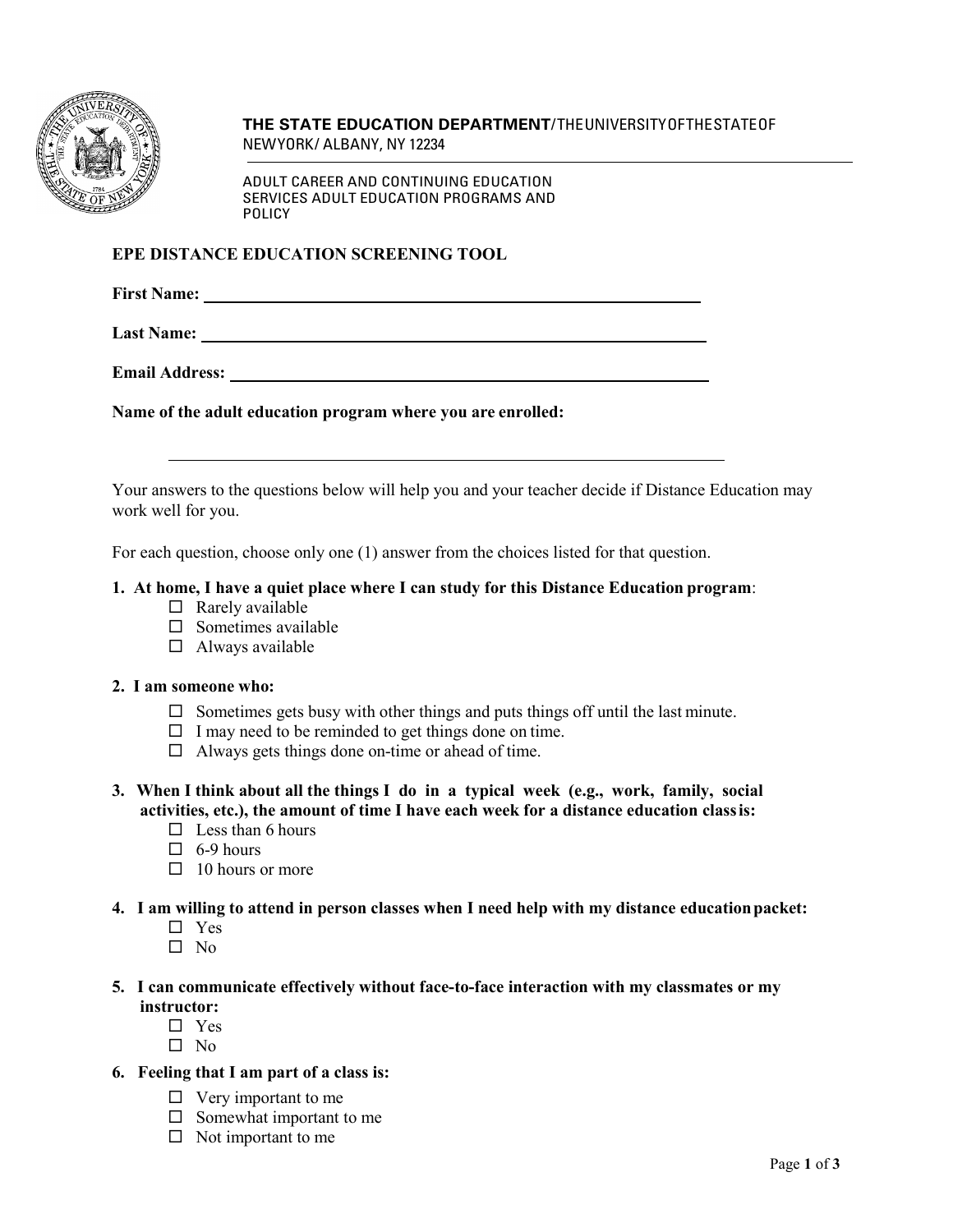## **7. Discussions in a class are:**

- $\Box$  Very useful to me. I almost always take part in class discussions.
- $\Box$  Somewhat useful to me. I sometimes take part in class discussions.
- $\Box$  Not very useful to me. I don't usually take part in class discussions.

### **8. When an instructor gives out directions for an assignment, I prefer to:**

- $\Box$  Have the directions explained to me.
- $\Box$  Try to follow the directions on my own, then ask for help if I need it.

# **9. When I have a writing assignment for class or work, I think of my writing skillsas:**

- $\Box$  Weak. I find it hard to express myself in writing.
- $\Box$  Average. I can express myself fairly well in writing, but sometimes have difficulty.
- $\Box$  Good. I am comfortable expressing myself in writing.

#### **10. My access to the internet:**

- $\Box$  I have regular access to a computer at home (Desktop Personal Computer, Laptop Computer, or Tablet) that is connected to the Internet.
- $\Box$  I have easy, regular access, near my home, to a computer (Desktop Personal Computer, Laptop Computer, or Tablet) that is connected to the internet.
- $\Box$  My only internet access is my cell phone.

## **11. I have an email account, and I know how to send email and open email I receive :**

- □ Yes
- $\n **N**$

# **12. I know how to attach documents to an email before I send it:**

- □ Yes
- $\square$  No

#### **13. I know how to use a Web browser, like Fire Fox or Google Chrome:**

- □ Yes
- $\Box$  No

# **14. I am familiar with and know how to use a word processing program, like Microsoft Word:**

- □ Yes
- $\Box$  No

# **15. I can copy and paste text from one document to another:**

- □ Yes
- $\square$  No

## **16. I can save, find, and open a file on my computer:**

- □ Yes
- $\square$  No

#### **17. I know how to create and how to use file folders on my computer:**

- □ Yes
- $\Box$  No